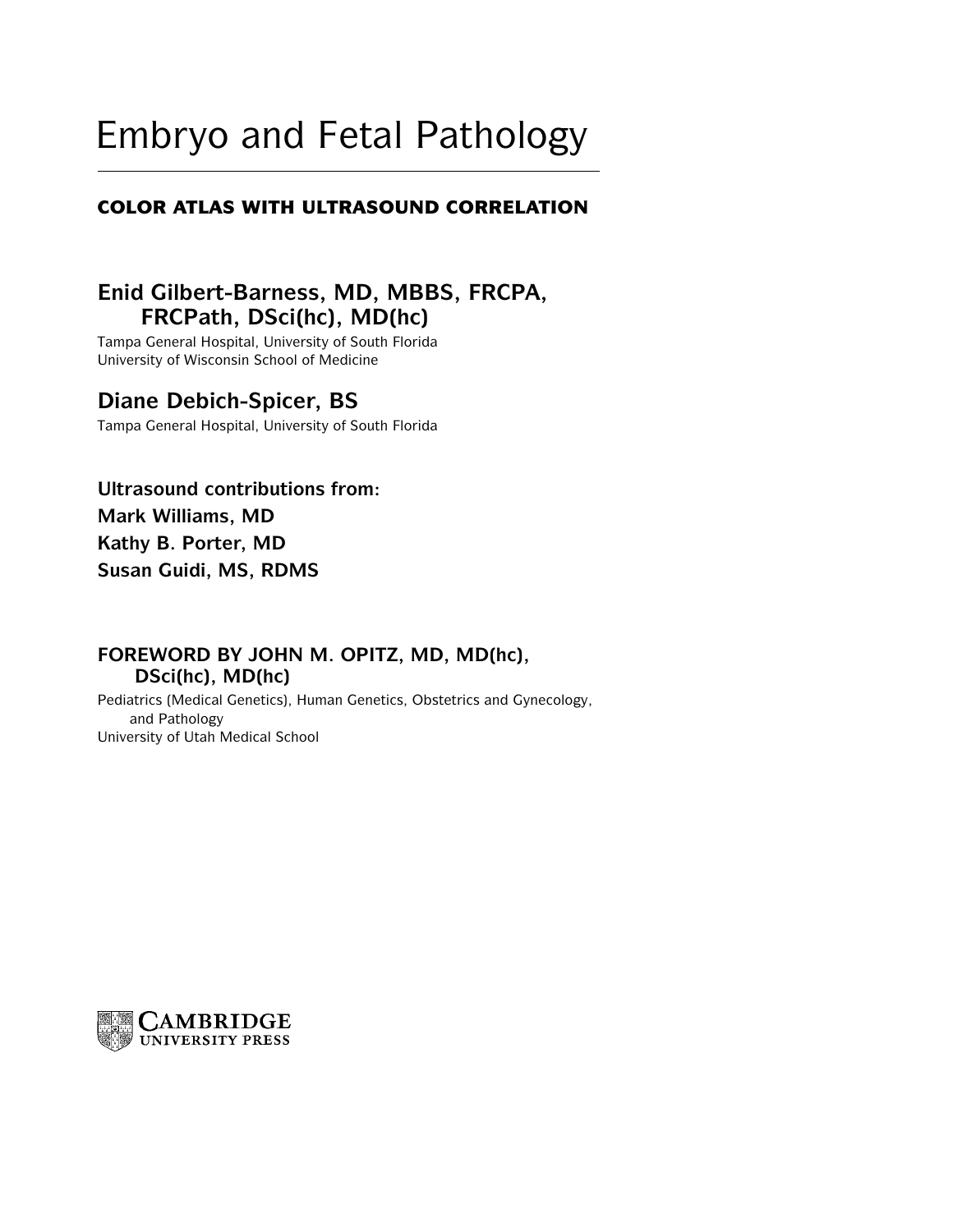PUBLISHED BY THE PRESS SYNDICATE OF THE UNIVERSITY OF CAMBRIDGE The Pitt Building, Trumpington Street, Cambridge, United Kingdom

CAMBRIDGE UNIVERSITY PRESS The Edinburgh Building, Cambridge CB2 2RU, UK 40 West 20th Street, New York, NY 10011-4211, USA 477 Williamstown Road, Port Melbourne, VIC 3207, Australia Ruiz de Alarcón 13, 28014 Madrid, Spain Dock House, The Waterfront, Cape Town 8001, South Africa

http://www.cambridge.org

-<sup>C</sup> Enid Gilbert-Barness and Diane Debich-Spicer 2004

This book is in copyright. Subject to statutory exception and to the provisions of relevant collective licensing agreements, no reproduction of any part may take place without the written permission of Cambridge University Press.

First published 2004

Printed in Singapore

*Typefaces* Minion 10.5/14 pt. and ITC Symbol *System* LATEX 2ε [TB]

*A catalog record for this book is available from the British Library.*

#### *Library of Congress Cataloging in Publication Data*

Gilbert-Barness, Enid, 1927–

Embryo and fetal pathology : color atlas with ultrasound correlation / Enid Gilbert-Barness, Diane Debich-Spicer ; with a foreword by John M. Opitz.

p. cm. Includes bibliographical references and index. ISBN 0-521-82529-6 1. Fetus – Diseases – Diagnosis – Atlases. 2. Human embryo – Diseases – Diagnosis – Atlases. 3. Fetus – Abnormalities – Atlases. 4. Ultrasonics in obstetrics – Atlases. 5. Embryology – Atlases. I. Spicer, Diane Debich. II. Title.

RG626.G34 2003 618.3 2 00222 – dc22 2003055422

ISBN 0 521 82529 6 hardback

Every effort has been made in preparing this book to provide accurate and up-to-date information that is in accord with accepted standards and practice at the time of publication. Nevertheless, the authors, editors, and publisher can make no warranties that the information contained herein is totally free from error, not least because clinical standards are constantly changing through research and regulation. The authors, editors, and publisher therefore disclaim all liability for direct or consequential damages resulting from the use of material contained in this book. Readers are strongly advised to pay careful attention to information provided by the manufacturer of any drugs or equipment that they plan to use.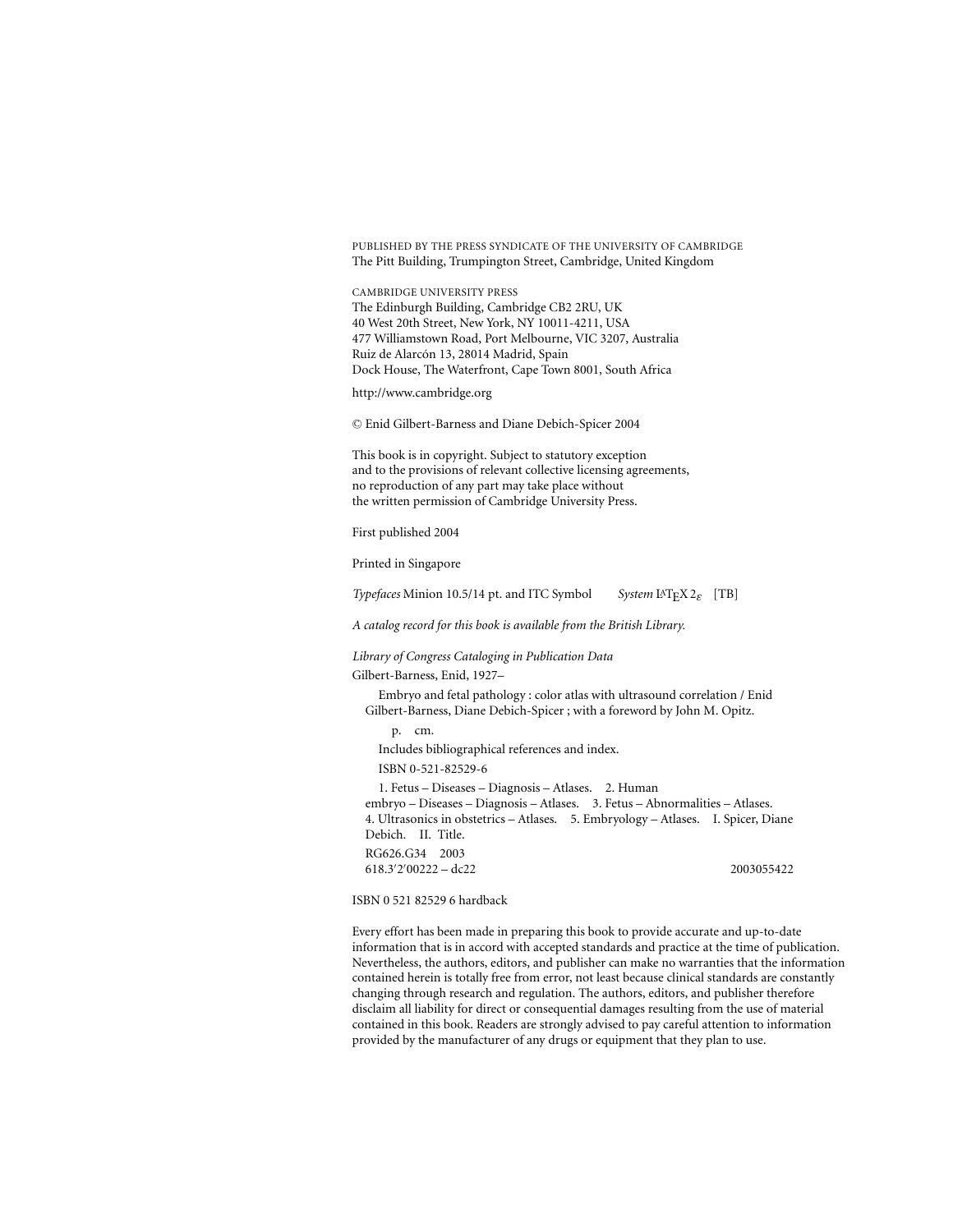# **Contents**

|   | Foreword by John M. Opitz                                                   | page ix      |
|---|-----------------------------------------------------------------------------|--------------|
|   | Preface                                                                     | xiii         |
|   | Acknowledgments                                                             | XV           |
|   | 1 The Human Embryo and Embryonic Growth Disorganization                     | $\mathbf{1}$ |
|   | 2 Late Fetal Death, Stillbirth, and Neonatal Death                          | 23           |
|   | 3 Fetal Autopsy                                                             | 45           |
|   | 4 Ultrasound of Embryo and Fetus                                            | 75           |
|   | Part I. General Principles<br>Mark Williams, Kathy B. Porter                | 75           |
|   | Part II. Major Organ System Malformations<br>Mark Williams, Kathy B. Porter | 102          |
|   | Part III. Advances in First Trimester Ultrasound<br>Susan Guidi             | 143          |
|   | 5 Abnormalities of Placenta                                                 | 150          |
| 6 | Chromosomal Abnormalities in the Embryo and Fetus                           | 180          |
|   | 7 Terminology of Errors of Morphogenesis                                    | 207          |
|   | 8 Malformation Syndromes                                                    | 227          |
| 9 | <b>Dysplasias</b>                                                           | 254          |
|   | 10 Disruptions and Amnion Rupture Sequence                                  | 275          |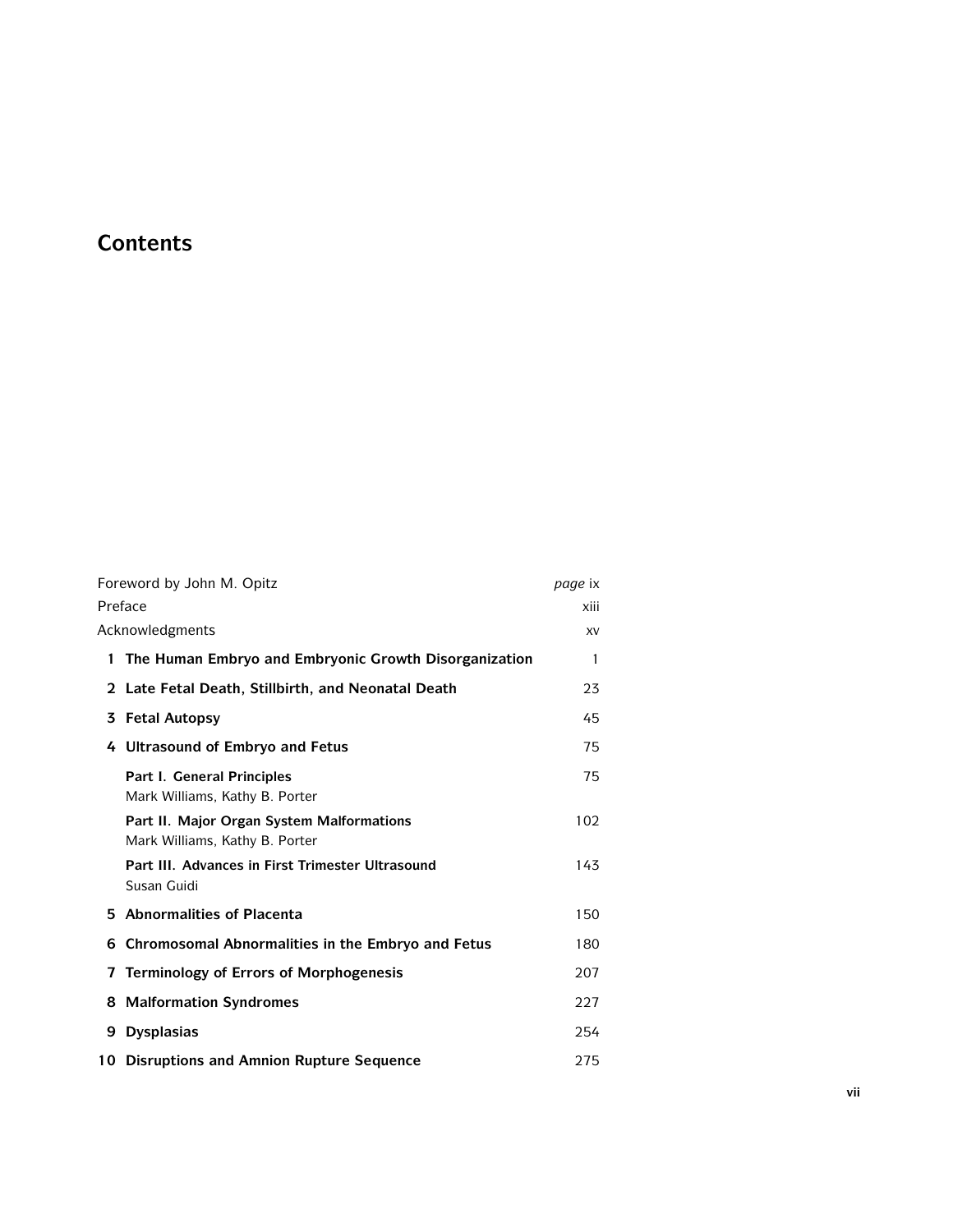# **viii CONTENTS**

|       | 11 Intrauterine Growth Retardation         |     |  |
|-------|--------------------------------------------|-----|--|
|       | 12 Fetal Hydrops and Cystic Hygroma        | 321 |  |
|       | 13 Central Nervous System Defects          | 335 |  |
|       | 14 Craniofacial Defects                    | 367 |  |
|       | 15 Skeletal Abnormalities                  | 388 |  |
|       | 16 Cardiovascular System Defects           | 428 |  |
|       | 17 Respiratory System                      | 470 |  |
|       | 18 Gastrointestinal Tract and Liver        | 490 |  |
|       | 19 Genito-Urinary System                   | 513 |  |
|       | 20 Congenital Tumors                       | 546 |  |
|       | 21 Fetal and Neonatal Skin Disorders       | 579 |  |
|       | 22 Intrauterine Infection                  | 601 |  |
|       | 23 Multiple Gestations and Conjoined Twins | 622 |  |
|       | 24 Metabolic Diseases                      | 635 |  |
|       | Appendices                                 | 657 |  |
| Index |                                            | 679 |  |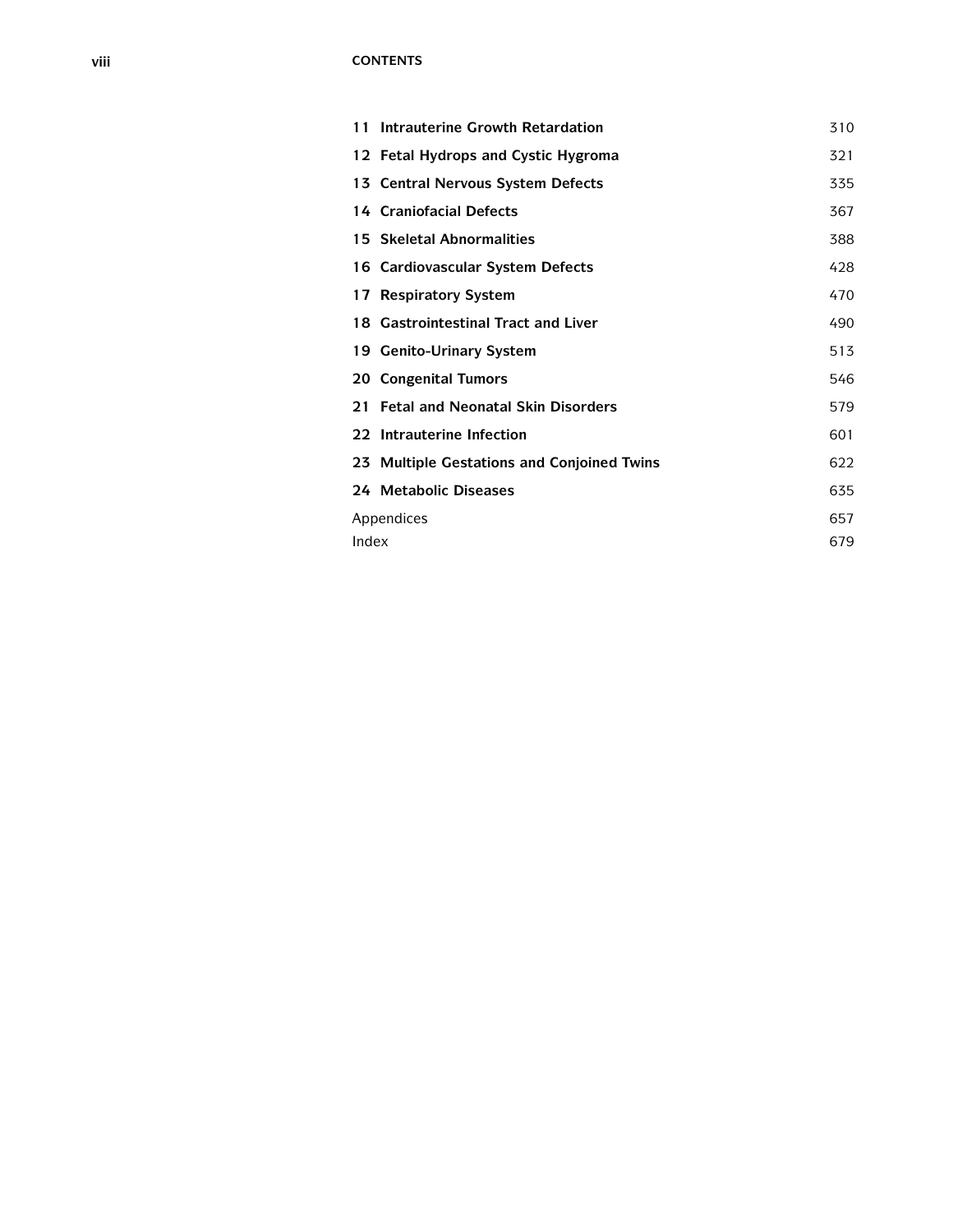# **ONE**

# **The Human Embryo and Embryonic Growth Disorganization**

# **STAGES OF EMBRYONIC DEVELOPMENT**

Carnegie staging in the development of the human embryo categorizes 23 stages.

# **Fertilization and Implantation (Stages 1–3)**

Embryonic development commences with fertilization between a sperm and a secondary oocyte (Tables 1.1 to 1.5). The fertilization process requires about 24 hours and results in the formation of a **zygote** – a diploid cell with 46 chromosomes containing genetic material from both parents. This takes place in the ampulla of the uterine tube.

The embryo's sex is determined at fertilization. An X chromosome-bearing sperm produces an XX zygote, which normally develops into a female, whereas fertilization by a Y chromosome-bearing sperm produces an XY zygote, which normally develops into a male.

The zygote passes down the uterine tube and undergoes rapid mitotic cell divisions, termed cleavage. These divisions result in smaller cells – the **blastomeres.** Three days later, after the developing embryo enters the uterine cavity, compaction occurs, resulting in a solid sphere of 12–16 cells to form the**morula**.

At 4 days, hollow spaces appear inside the compact morula and fluid soon passes into these cavities, allowing one large space to form and thus converting the morula into the **blastocyst** (blastocyst hatching). The blastocyst cavity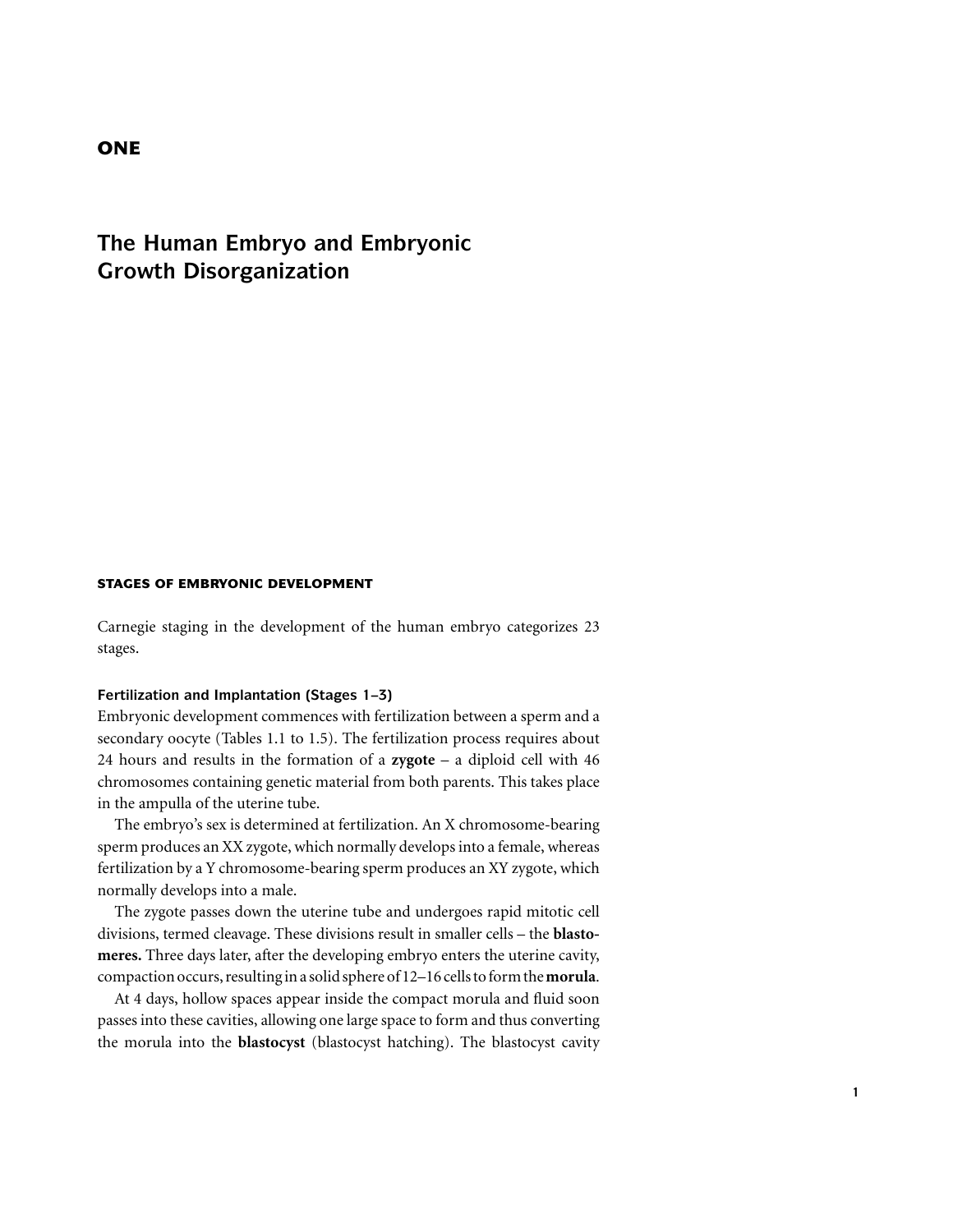| Period               | Conception*<br>(d) | Gestational<br>$age^{**}$ (d) | <b>CR</b><br>length (mm) | External<br>characterizations              | Carnegie<br>staging |
|----------------------|--------------------|-------------------------------|--------------------------|--------------------------------------------|---------------------|
| <b>Blastogenesis</b> |                    |                               |                          |                                            |                     |
| First 2 weeks        | $0 - 14$           | $0 - 28$                      | $0 - 0.4$                | Unicellular to bilaminar plate             | 1–6b                |
| Days 14-28           | $15 - 28$          | $29 - 35$                     | $0.4 - 4.6$              | Trilaminar embryo to open<br>neural groove | $7 - 10$            |
| Organogenesis        |                    |                               |                          |                                            |                     |
| Second 4 weeks       | $22 - 35$          | $36 - 49$                     | $4.6 - 8$                | Neural tube closure to<br>limb buds        | $11 - 13$           |
| Days 32-56           | $36 - 60$          | $50 - 75$                     | $8 - 30$                 | Limb growth to fused eyelids               | $14 - 22$           |
| Fetal                | $61 - 266$         | 75-280                        | 35-350                   | Fetal maturation                           |                     |

Embryonic development is dated from fertilization.

∗∗ Prenatal growth evaluation by ultrasound is dated from day of last menstrual period. This is termed "gestational age."

Adaped from Wilson RD: Prenatal evaluation of growth by ultrasound, *Growth Genetics & Hormones*, v.9(1), 1993.

separates the cells into an outer cell layer, the trophoblast, which gives rise to the placenta, and a group of centrally located cells, the **inner cell mass**, which gives rise to both embryo and extraembryonic tissue.

The **zona pellucida** hatches on day 5 and the blastocyst attaches to the endometrial epithelium. The trophoblastic cells then start to invade the endometrium.

Implantation of the blastocyst usually takes place on day 7 in the midportion of the body of the uterus, slightly more frequently on the posterior than on the anterior wall.

#### **Gastrulation**

Changes occur in the developing embryo as the bilaminar embryonic disc is converted into a trilaminar embryonic disc composed of three germ layers.

| Mean gestational<br>age (wk)* | Mean gestational<br>sac diameter (mm) <sup>†</sup> | Embryo CR<br>length (mm) | <b>BPD</b><br>(mm) | Femur length<br>(mm) |
|-------------------------------|----------------------------------------------------|--------------------------|--------------------|----------------------|
| $5 + 0$                       | $\overline{2}$                                     |                          |                    |                      |
| $6 + 0$                       | 10                                                 | 6                        |                    |                      |
| $7 + 0$                       | 18                                                 | 10                       |                    |                      |
| $8 + 0$                       | 26                                                 | 17                       |                    |                      |
| $9 + 0$                       |                                                    | 25                       |                    |                      |
| $10 + 0$                      |                                                    | 33                       |                    |                      |
| $11 + 0$                      |                                                    | 43                       |                    | 6                    |
| $12 + 0$                      |                                                    | 55                       | 17                 | 9                    |
| $13 + 0$                      |                                                    | 68                       | 20                 | 12                   |
| $14 + 0$                      |                                                    | 85                       | 25                 | 15                   |

*Hormones*, v.9(1), 1993.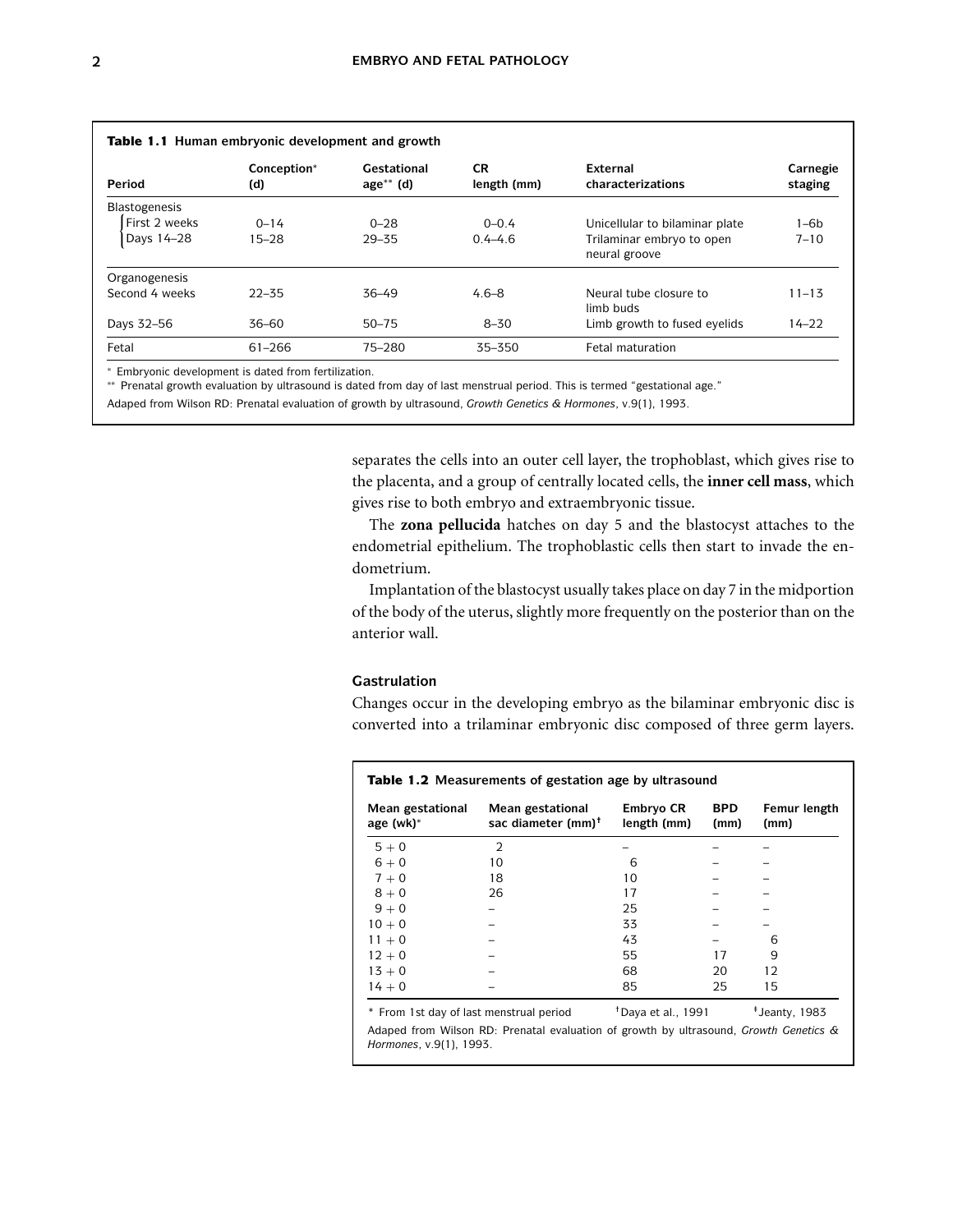The process of germ layer formation, called gastrulation, is the beginning of embryogenesis (formation of the embryo).

Gastrulation begins at the end of the 1st week with the appearance of the hypoblast; it continues during the 2nd week with the formation of the epiblast and is completed during the 3rd week with the formation of intraembryonic mesoderm by the primitive streak. The three primary germ layers are called ectoderm, mesoderm, and endoderm. As the embryo develops, these layers give rise to the tissues and organs of the embryo.

The blastocyst begins to become attached to the uterine lining (the endometrium).

# **Implantation**

Implantation includes dissolution of the zona pellucida and adhesion between the blastocyst and the endometrium, trophoblastic penetration, and migration

| CR.<br>length (mm) | Days after<br>ovulation              | Carnegie stage | Main external<br>features                                |
|--------------------|--------------------------------------|----------------|----------------------------------------------------------|
| 0.1                | $0 - 2$<br>$4 - 6$                   | 1<br>3         | Fertilized oocyte<br>Blastocyst                          |
| $0.2 - 0.4$        | $6 - 15$                             | 5              | Trilaminar embryo with<br>primitive streak               |
| $1.5 - 2.0$        | $20 - 22$                            | 9              | Heart tubes begin to fuse                                |
| $2.0 - 3.0$        | $22 - 24$                            | 10             | Neural folds begin to fuse;<br>heart begins to beat      |
| $3.0 - 4.0$        | $24 - 26$                            | 11             | Rostral neuropore closing                                |
| $4.0 - 5.0$        | $26 - 30$                            | 12             | Upper limb buds appear                                   |
| $5.0 - 6.0$        | $28 - 32$                            | 13             | Four pairs of branchial arches                           |
| $6.0 - 7.0$        | $31 - 35$                            | 14             | Lens pits and nasal pits visible                         |
|                    | Highlights 35-56 days, organogenesis |                |                                                          |
| $7.0 - 10.0$       | 35-38                                | 15             | Hand plates formed; retinal<br>pigment visible           |
| $10.0 - 12.0$      | $37 - 42$                            | 16             | Foot plates formed                                       |
| $12.0 - 14.0$      | $42 - 44$                            | 17             | Finger rays appear; auricular<br>hillocks developed      |
| $14.0 - 17.0$      | $44 - 48$                            | 18             | Toe rays appear                                          |
| $16.0 - 20.0$      | $48 - 51$                            | 19             | Trunk elongating; midgut<br>herniation to umbilical cord |
| $20.0 - 22.0$      | $51 - 53$                            | 20             | Fingers distinct but webbed                              |
| $22.0 - 24.0$      | $53 - 54$                            | 21             | Fingers free and longer                                  |
| $24.0 - 28.0$      | 54-56                                | 22             | Toes free and longer                                     |
| $28.0 - 30.0$      | 56-60                                | 23             | Head more rounded; fusing<br>eyelids                     |

# **correlated to approximate age in days Approximate age (days) No. of somites** 20 1–4<br>21 4–7  $4 - 7$ 22 7–10 23 10–13 24 13–17<br>25 17–20 25 17–20 26 20–23 27 23–26 28 26–29 34 - 35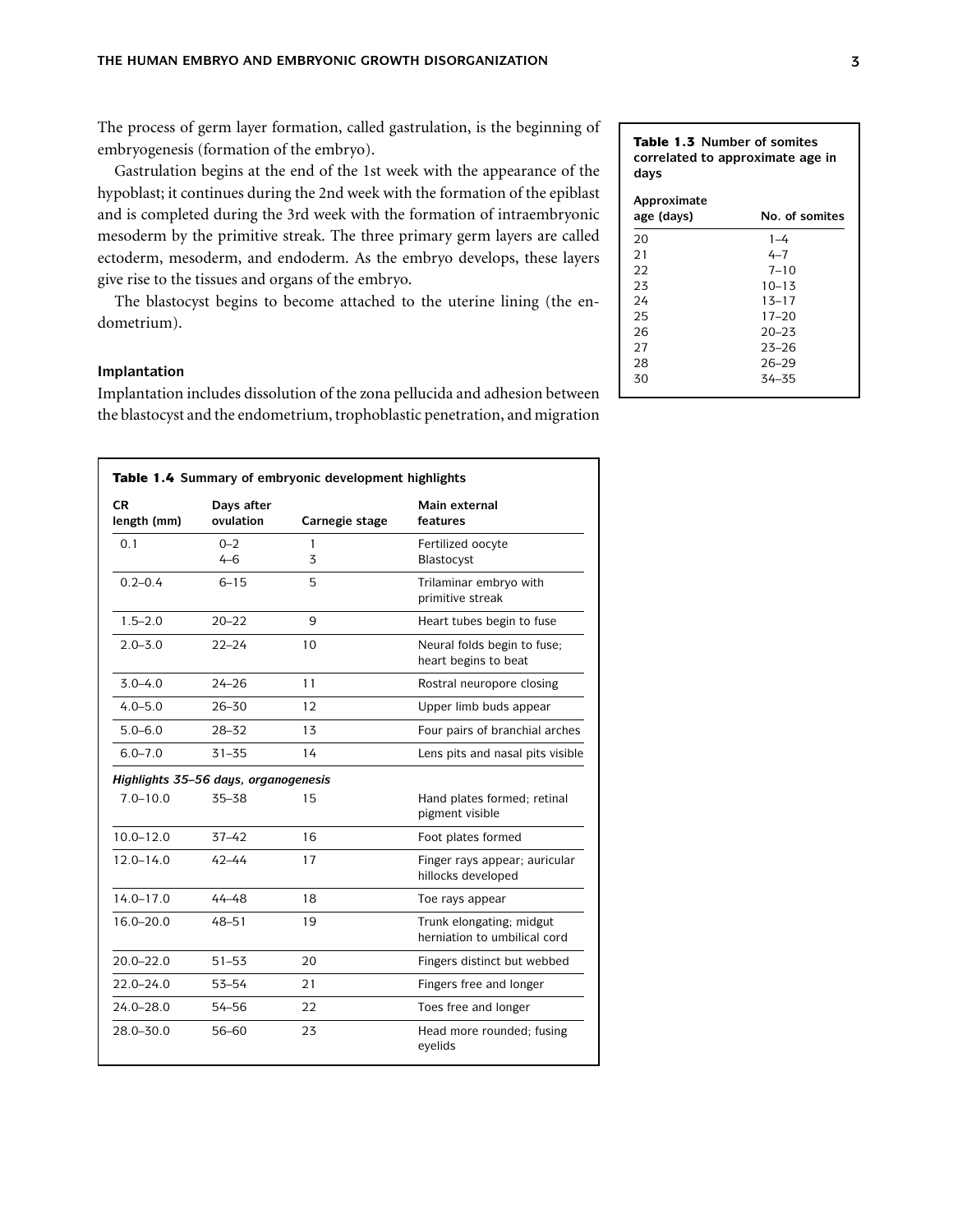#### **Table 1.5 Major landmarks for early development**

Retinal pigment 35–37 days Separation of common aorticopulmonary trunk (A & PA separate) 42 days Distinct elbow and/or developing eyelids 44 days Scalp vascular plexus 49 days Intestines into umbilical cord 7–10 weeks Perforation of anal membrane 51 days

# Lack of tail 56 days

Fingernails and a well-defined neck 10–12 weeks (a fetus not embryo) of the blastocyst through the endometrium. Implantation occurs by the intrusion of trophoblastic extensions, which penetrate between apparently intact endometrial cells.

# **Second Week of Development (Stages 4 and 5)**

During the 2nd week, a bilaminar **embryonic disc** forms, **amniotic and primary yolk sac** cavities develop, and there are two layers of trophoblast (Figure 1.1).

The two-layered disc separates the blastocyst cavity into two unequal parts (a smaller amniotic cavity and a larger primary yolk cavity). The thick layer of embryonic cells bordering the amniotic cavity is called the **epiblast** and a thin layer bordering the primary yolk cavity is called the **hypoblast**.

The trophoblast differentiates into two layers, an inner **cytotrophoblast** and an outer **syncytiotrophoblast**. The trophoblast continues to penetrate deeper into the endometrium. At the end of the 2nd week, the site of implantation is recognized as a small elevated area of endometrium having a central pore filled with a blood clot.

# **Third Week of Development (Stages 6–9)**

Formation of the primitive streak and three germ layers (ectoderm, mesoderm, and endoderm) (Figure 1.2) occurs during the 3rd week.

The **primitive streak** results from a proliferation of ectodermal cells at the caudal end of the embryonal disc. Cells at the primitive streak proliferate to form the embryonic endoderm and mesoderm. The cephalic end of



**1.1.** Bilaminar embryonic disc in the 2nd week of development (stage 5), with amniotic and primary yolk sac cavities.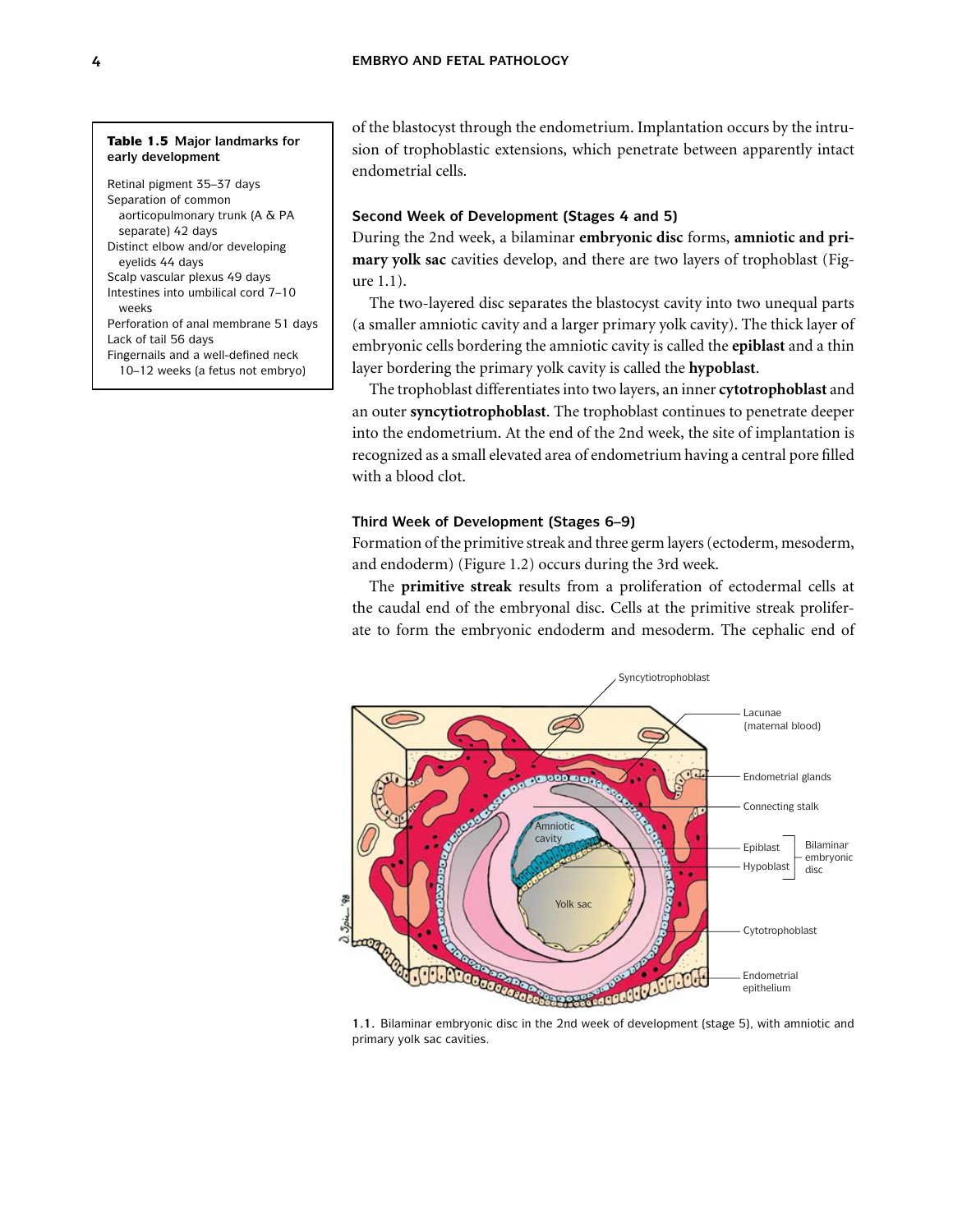



**1.2. (A)** Ectopic pregnancy at day 17 showing an embryonic disc with opacity (arrow) representing the primitive streak. The amniotic cavity (A) and the primary yolk sac cavity (Y) are present. **(B)** Ultrasound of a human embryo at the same stage of development as A (GS, gestational sac; Y, yolk sac). **(C)** Diagram of development of the primitive streak (a), notochord (b), and neural folds (c) in a trilaminar embryo (stages 6–9).

the primitive streak is the primitive node, and this cord of cells is the **notochord**.

Thickening of ectodermal cells gives rise to the **neural plate**, the first appearance of the nervous system, which becomes depressed below the surface along the long axis of the embryo to form the neural groove. The **neural groove**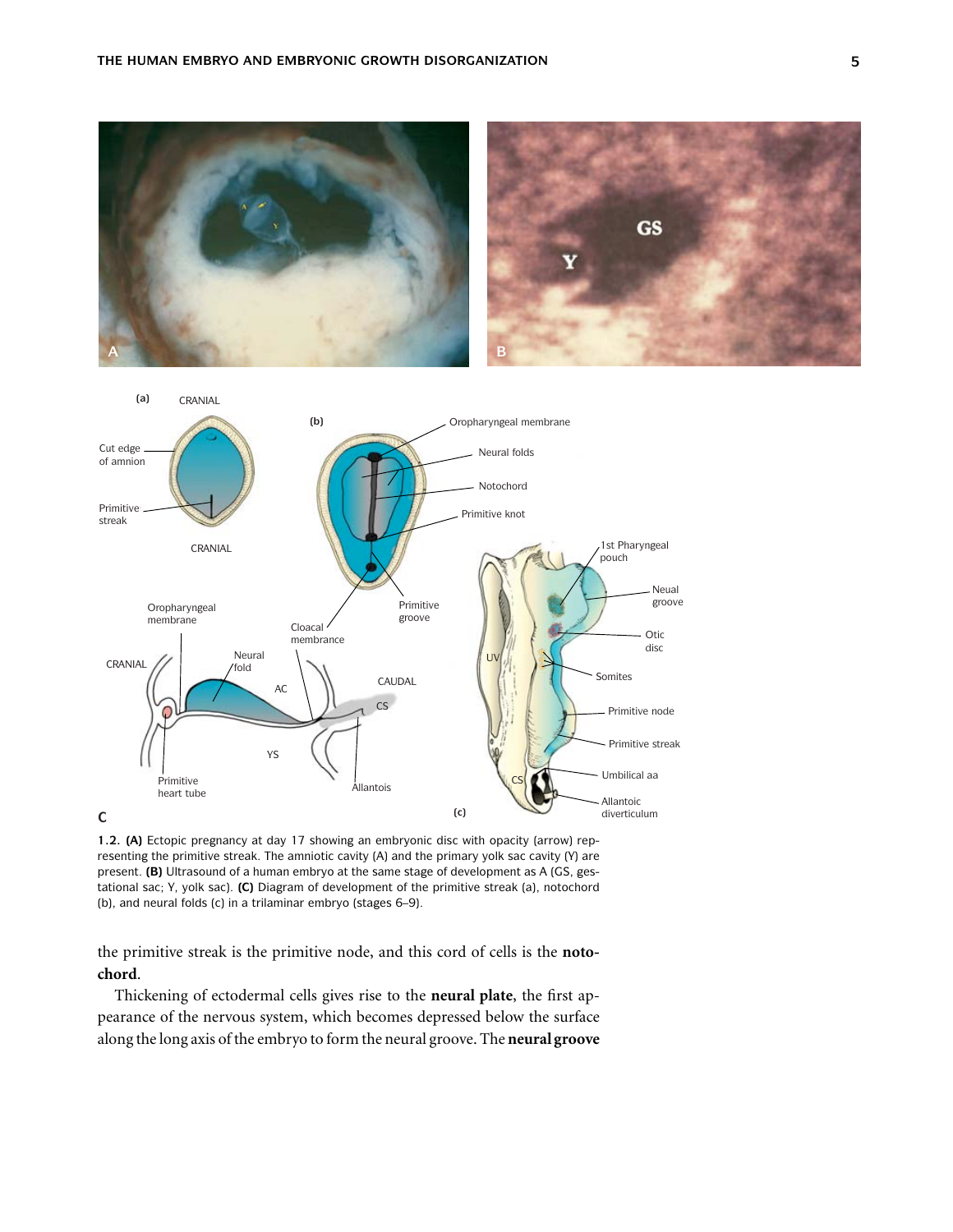deepens and its margins elevate to form the **neural folds**. The fusion is completed during the 4th week of development. The neural tube ultimately will give rise to the central nervous system. The cephalic end will dilate to form the forebrain, midbrain, and hindbrain. The remainder of the neural tube will become the spinal cord.

The mesoderm on either side of the midline of the embryo (the paraxial mesoderm) undergoes segmentation, forming **somites**. The first pair of somites arises in the cervical region of the embryo at approximately day 20 of development. From there new somites appear in craniocaudal sequence, approximately three per day, until 42–44 pairs are present at the end of week 5. There are 4 occipital, 8 cervical, 12 thoracic, 5 lumbar, 5 sacral, and 8–10 coccygeal pairs. The first occipital and the last 5–7 coccygeal somites later disappear, while the remainder form the axial skeleton. During this period of development, the age of the embryo is expressed in the number of somites. Each somite differentiates into bones, cartilage, and ligaments of the vertebral column as well as into skeletal voluntary muscles, dermis, and subcutaneous tissue of the skin. The intermediate mesoderm and the lateral mesoderm give rise to portions of the urogenital system. The lateral plate mesoderm is involved in the development of pericardial, pleural, and peritoneal cavities as well as the muscle of the diaphragm.

Mesoderm also forms a primitive cardiovascular system during the 3rd week of development. Blood vessel formation begins in the extraembryonic mesoderm of the yolk sac, the connecting stalk, and the chorion. Embryonic vessels develop 2 days later. The linkage of the primitive heart tube with blood vessels takes place toward the end of week 3, after which blood circulation begins. The beating heart tube begins at 17–19 days.

The embryo changes shape from a disc to a tube with a cranial and a caudal end and the third germ layer, the endoderm, becomes incorporated into the interior of the embryo.

The formation of **chorionic villi** takes place in the 3rd week. The cytotrophoblast cells of the chorionic villi penetrate the layer of syncytiotrophoblast to form a cytotrophoblastic shell, which attaches the chorionic sac to the endometrial tissues.

# **Fourth Week of Development (Stages 10–12: Up to Day 28, End of Blastogenesis)**

At this stage, the embryo measures 2–5 mm (Figures 1.3 to 1.6). At *stage 10*, the embryo (at 22–24 days) is almost straight and has between 4 and 12 somites that produce conspicuous surface elevations. The neural tube is closed between the somites but is widely open at the rostral and caudal neuropore. The first and second pairs of branchial arches become visible.

During *stage 11*, a slight curve is produced by folding of the head and tail. The heart produces a large ventral prominence. The rostral neuropore continues to close and optic vesicles are formed.



**1.3.** Diagram of human embryo at stage 10. Neural folds are partially fused with the neural tube open at the rostral and caudal neuropore.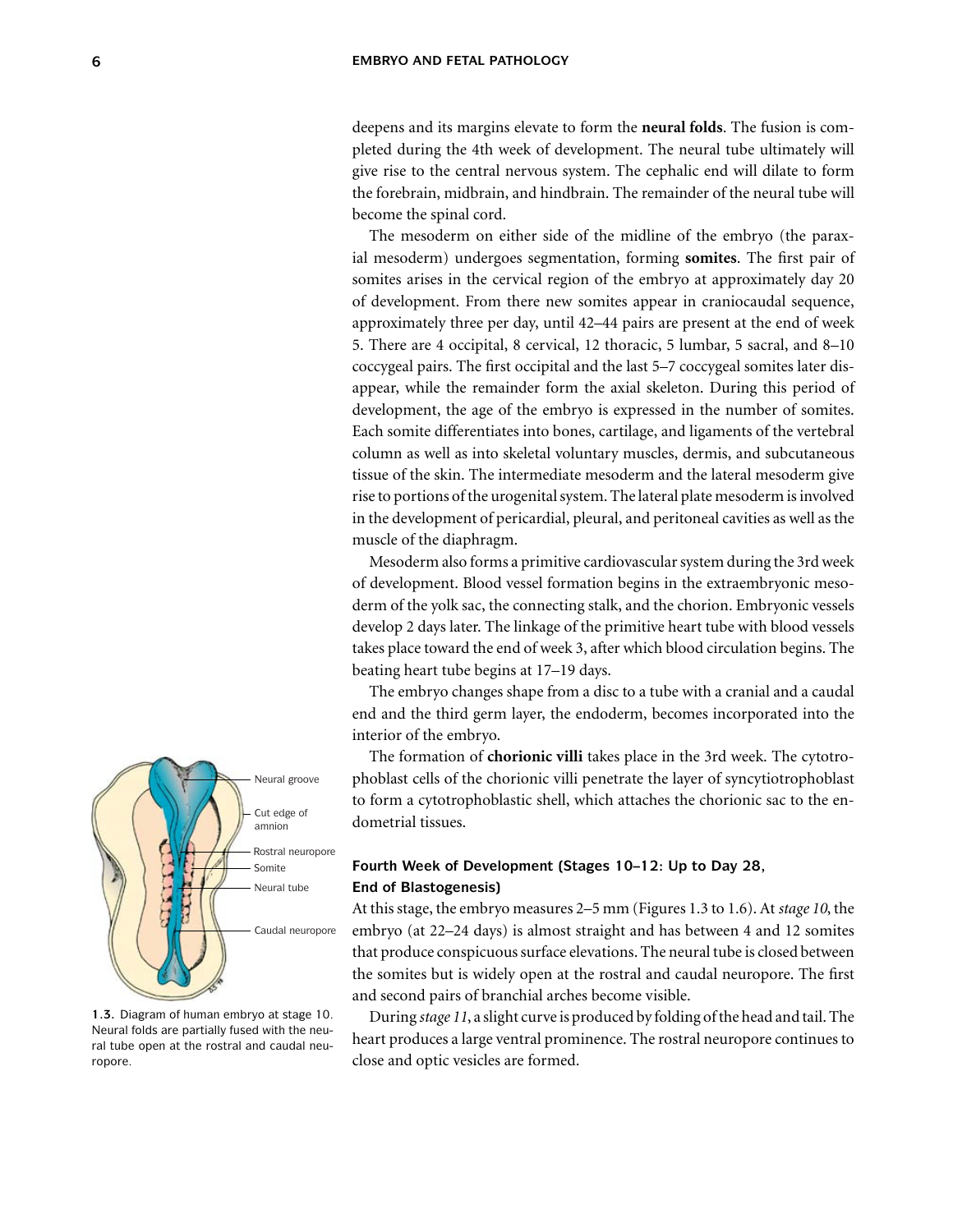



**1.4. (A)** Diagram of a human embryo at stage 11. **(B)** A human embryo at stage 11 (arrow) showing a slight curve. The size should range from 2 to 5 mm. **(C)** Human embryo at stage 11 with a slight curve, two pairs of branchial arches, heart prominence (H), and optic vesicle (O). Rostral neuropore (arrow) continues to close.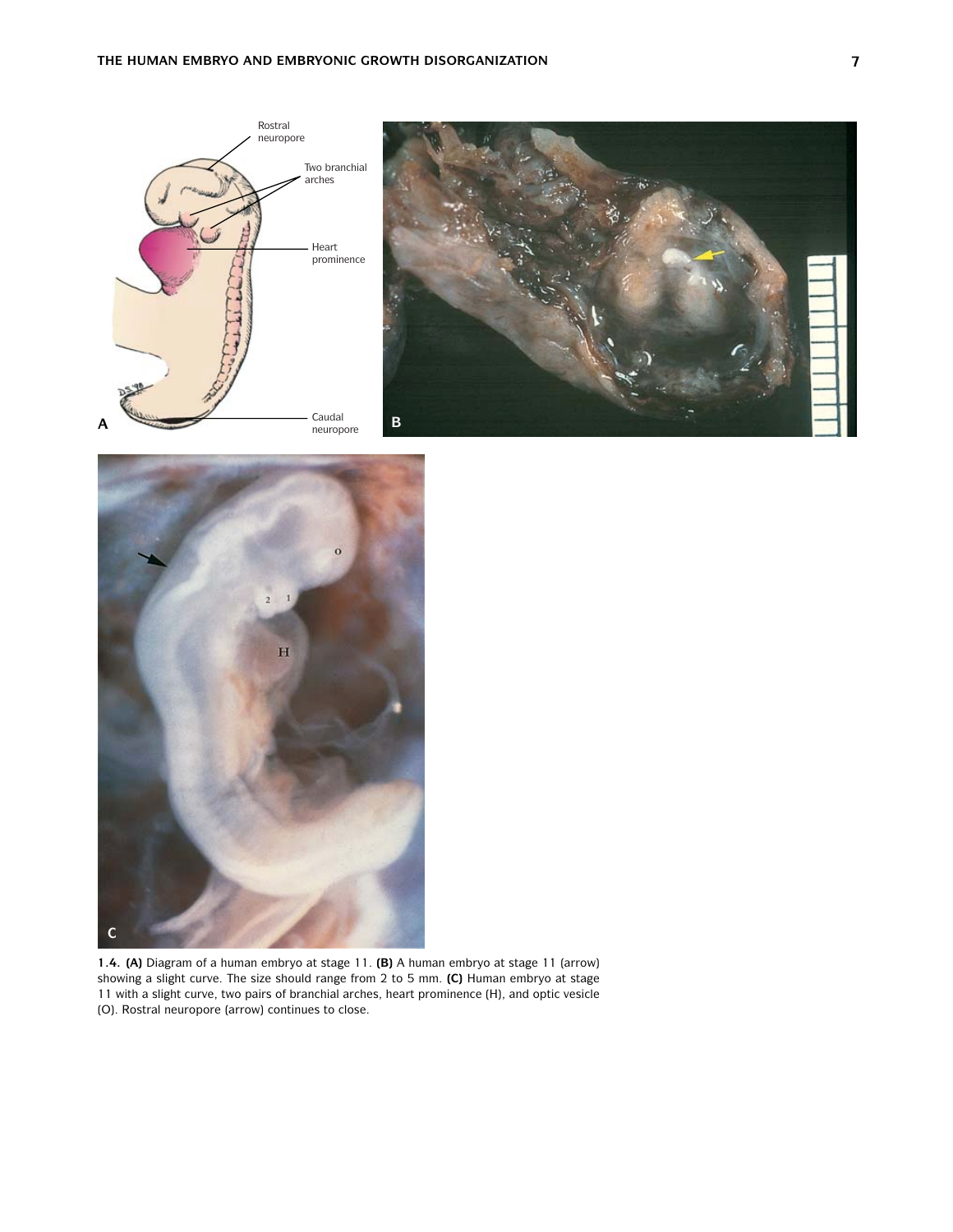

**1.5. (A)** Drawing of a human embryo at stage 12. **(B)** Embryo at stage 10–12 (4th week of development) with early vascular development.

In *stage 12*, three pairs of **branchial arches** complete closure of the rostral hemisphere and recognizable upper-limb buds on the ventral lateral body wall appear. The**oticpits** and the primordia of the inner ears become visible. Growth of the forebrain produces an enlargement of the head, and further folding of the embryo in the longitudinal plane results in a C-shaped curvature. Narrowing of the connection between the embryo and the yolk sac produces a **body stalk** containing one umbilical vein and two umbilical arteries.

# **Fifth Week of Development (Stages 13–15)**

At this stage, the embryo measures 5–10 mm in length. Rapid head growth occurs, caused mainly by rapid development of the brain. The upper limbs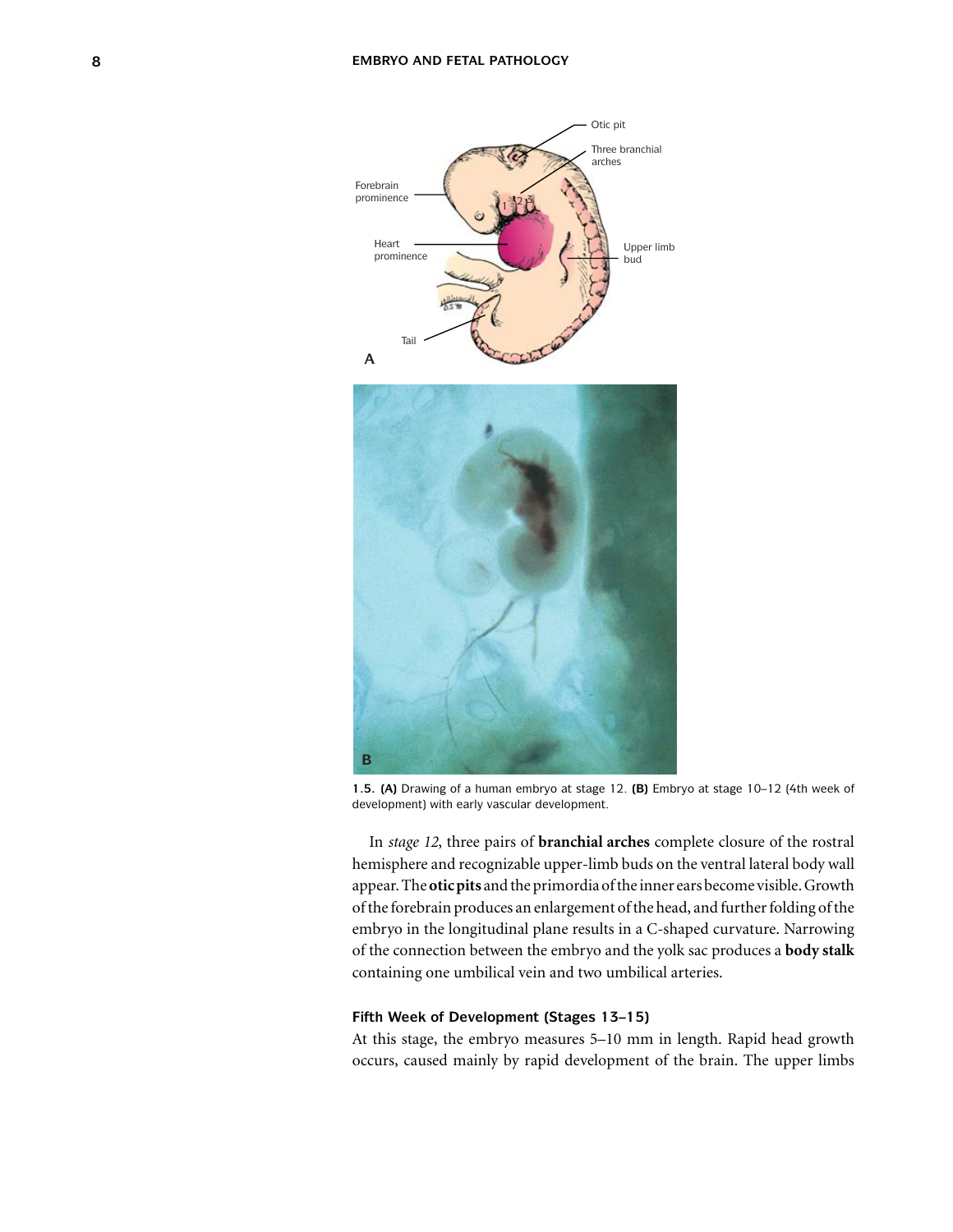









**1.6. (A)** Drawing of a human embryo at stage 13. **(B)** Human embryo at stage 13. Note body curvature, four pairs of branchial arches, heart prominence (H), and upper and lower limb buds (arrows). The lens placode and otic pit are identifiable and the neural tube is closed. **(C)** Drawing of a human embryo at stage 15. **(D)** Human embryo at stage 15 with well-defined lens vesicle and an area representing hand plate formation (arrow). The cervical flexure is prominent. **(E)** Ultrasound at stages 13–15: (Right) CR length of embryo in the gestational sac. (Left) Doppler imaging showing blood flow (arrows) surrounding the gestational sac (GS) and in the embryo (transverse plane at the level of the heart). Yolk sac (Y) is also indicated.

**GS**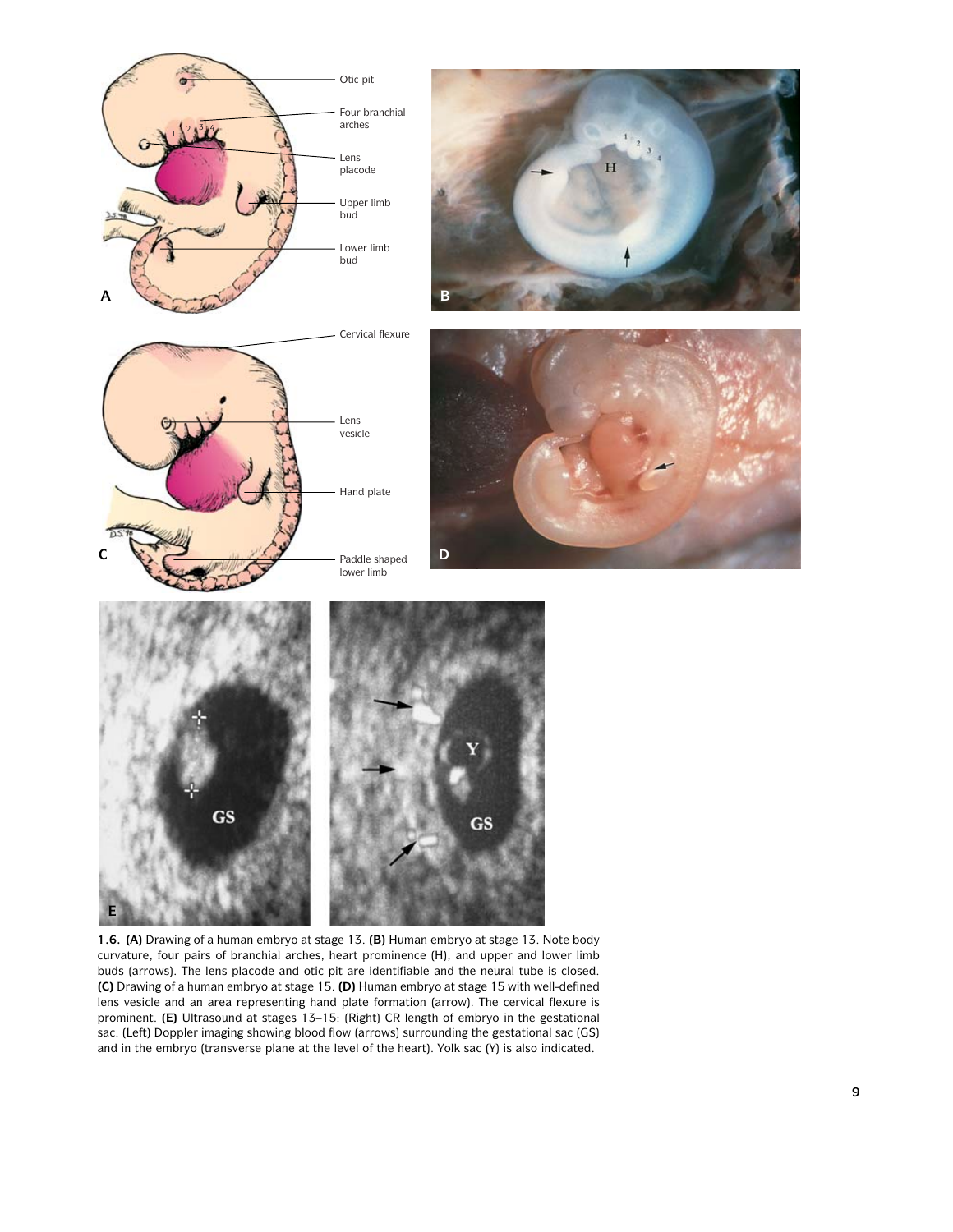



**1.7. (A)** Drawing of a human embryo at stage 17, lateral view. **(B)** Human embryo with early formation of retinal pigment, finger rays and foot plate. **(C)** Monochorionic monoamniotic twin embryos with well-developed retinal pigment. **(D)** Embryo at 12 weeks fertilization age showing auricular hillocks.



**1.8.** Human embryo at stage 18 and 19 showing elbow region (black arrow), toe rays, and herniation of intestinal loops into the umbilical cord (yellow arrow).

begin to show differentiation as the **hand plates** develop toward the end of this week. The fourth pair of **branchial arches** and the **lower-limb buds** are present by 28–32 days of development. Lens placodes of the eyes are visible on the sides of the head. The attenuated tail with its somites is a characteristic feature at the beginning of week 5.

# **Sixth Week of Development (Stages 16 and 17)**

The crown–rump (CR) length of the embryo in this time period is 10–14 mm. At*stage 16*, **nasal pits**face ventrally,**retinal pigment** becomes visible, **auricular hillocks** appear, and the **foot plate** is formed. In *stage 17*, the C-shape of the embryo is still present. Development of **finger rays** and basic facial-structure formation advances (Figure 1.7). The **upper lip** appears when medial nasal prominences and maxillary prominences merge. The nostrils become clearly defined and the eyes are directed more anteriorly.

**1.9. (A)** Human embryo at stage 20 showing webbed fingers and notches between the toe rays. The vascular plexus becomes visible (arrows). **(B)** Human embryo at stage 21 and 22 with free fingers. The hands and feet approach each other. Note the intestine in the umbilical cord (arrow). **(C)** Human embryo at stage 23 with more typical human characteristics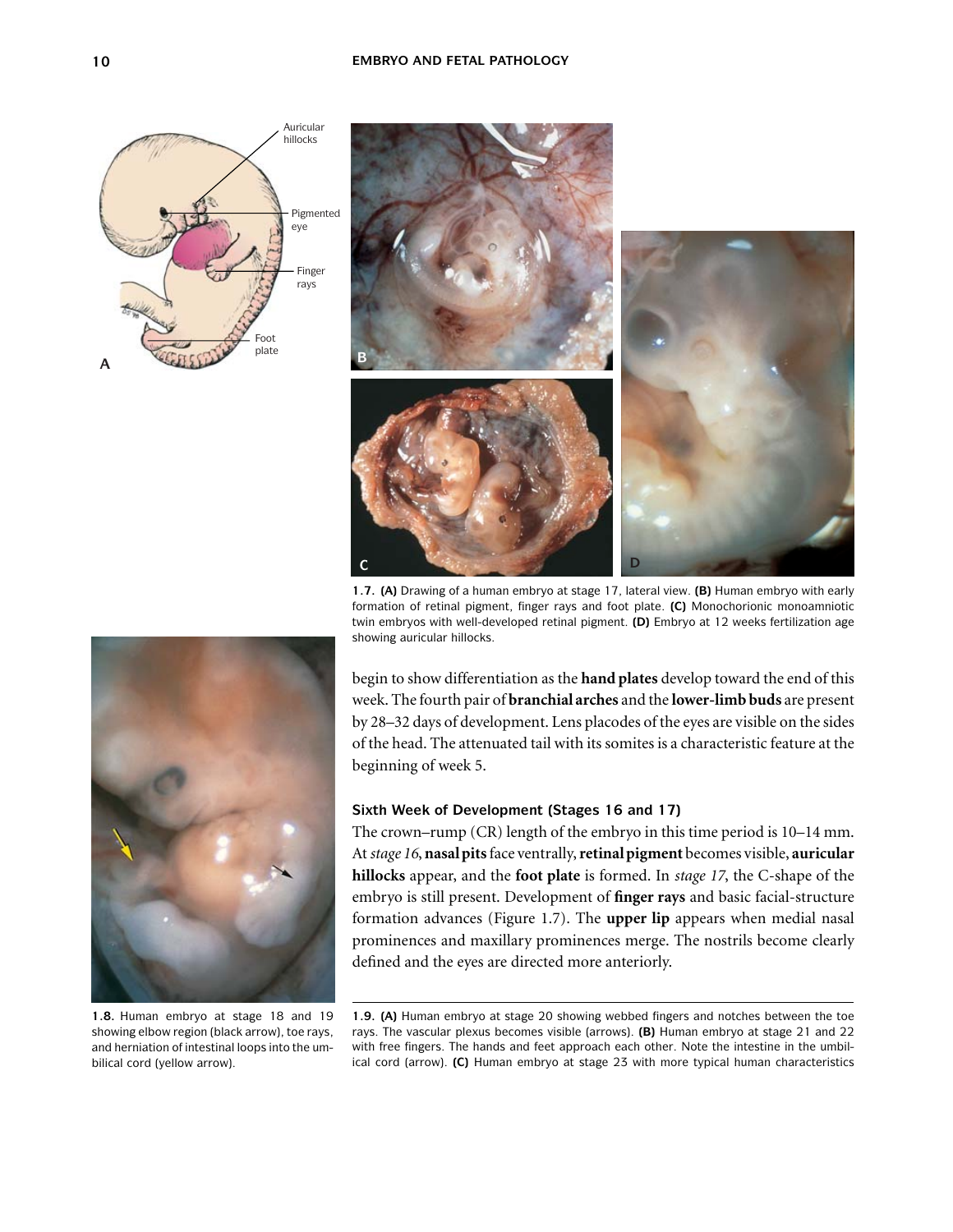









**1.9.** (*cont.*) such as a rounder head and completed development of the face, hands and feet. **(D)** Drawing of a human embryo at stage 23. **(E)** Posterior view of the embryo shown in **(C)** with an intact neural tube. **(F)** Ultrasound showing a posterior view of an embryo with the characteristic appearance of an intact neural tube (arrows) (Y, yolk sac). **(G)** Fetus at beginning of the fetal period (9 developmental weeks).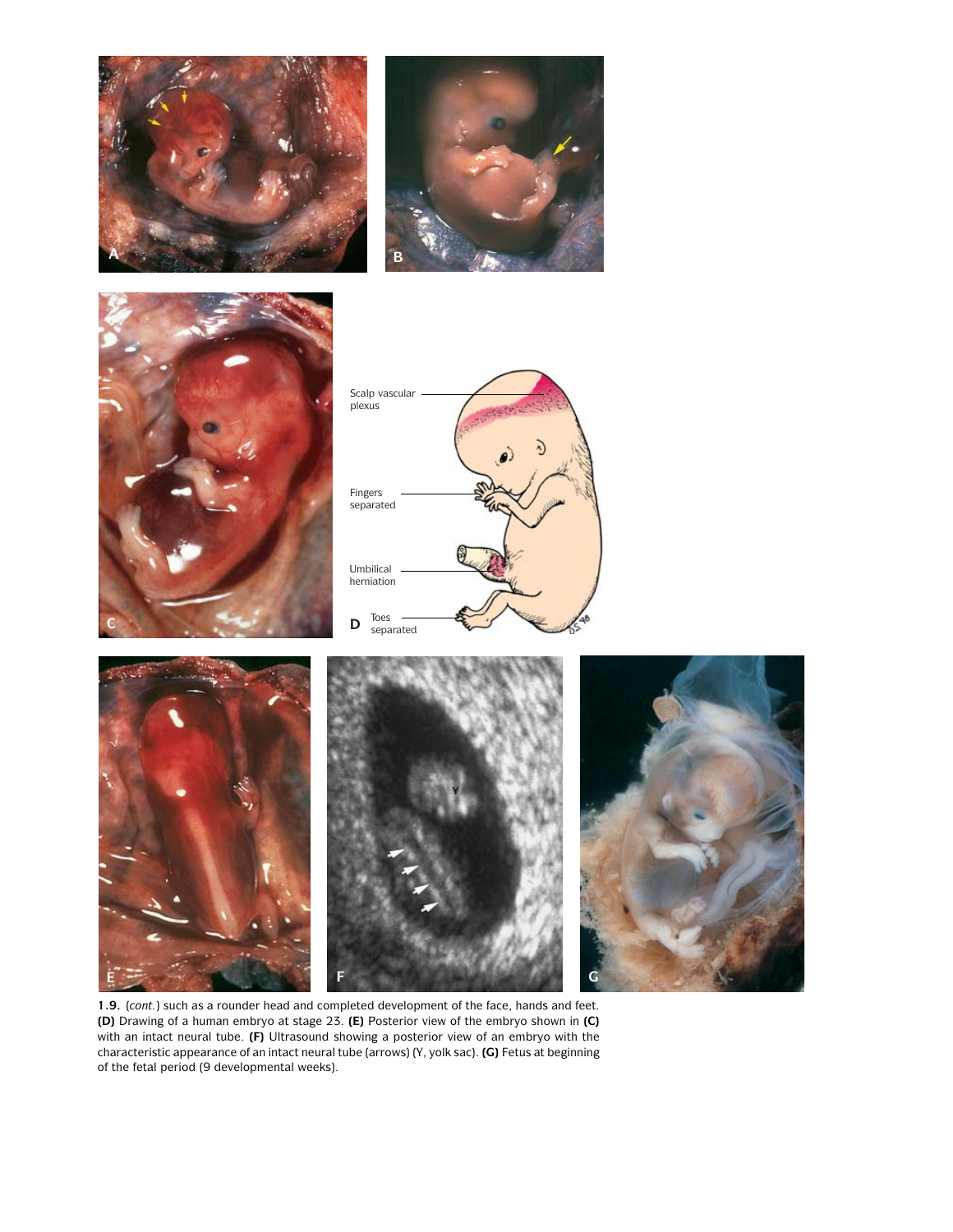

**1.10. (A)** Sexual differentiation of male and female cannot be determined until the 12th week of fertilization age. At 9 weeks the genitalia are ambiguous (GT, genital tubercle; urogenital groove, arrow; GS, genital swelling; A, anus). **(B)** Female at 12 weeks fertilization age (GT, genital tubercle; urogenital groove, arrow; GS, genital swelling; A, anus). **(C)** Male at 12 weeks fertilization age (P, penis; S, scrotum; A, anus; arrow, scrotal raphe).

#### **Seventh Week of Development (Stages 18 and 19)**

At the end of the 7th week, the embryo attains a CR length of 20 mm. The head continues to enlarge rapidly and the trunk straightens. **Elbow regions** can be recognized on upper limbs, toe rays appear on the lower limbs, and the nipples become visible. **Physiological herniation of the intestinal tract into the umbilical cord** occurs (Figures 1.8 to 1.10). The intestinal loops normally return to the abdomen by the end of the 10th week.

## **Eighth Week of Development (Stages 20–23)**

At this stage, the **fingers are distinct but are still webbed**. There are **notches between the toe rays**, and a **scalp vascular plexus** appears. Toward the end of week 8, the fingers become free and longer and the development of hands and feet approach each other. The head becomes more rounded and shows typical human characteristics. The embryo has a CR length of 20 mm at the beginning of the 8th week and is 30 mm in CR length at the end of the 8th week. All major organ systems are formed by the end of the 8th week – the completion of blastogenesis, organogenesis, and embryonic development. Then the fetal period begins.

## **Prenatal Evaluation of Growth by Ultrasound**

Prenatal evaluation is usually possible 3 weeks after fertilization.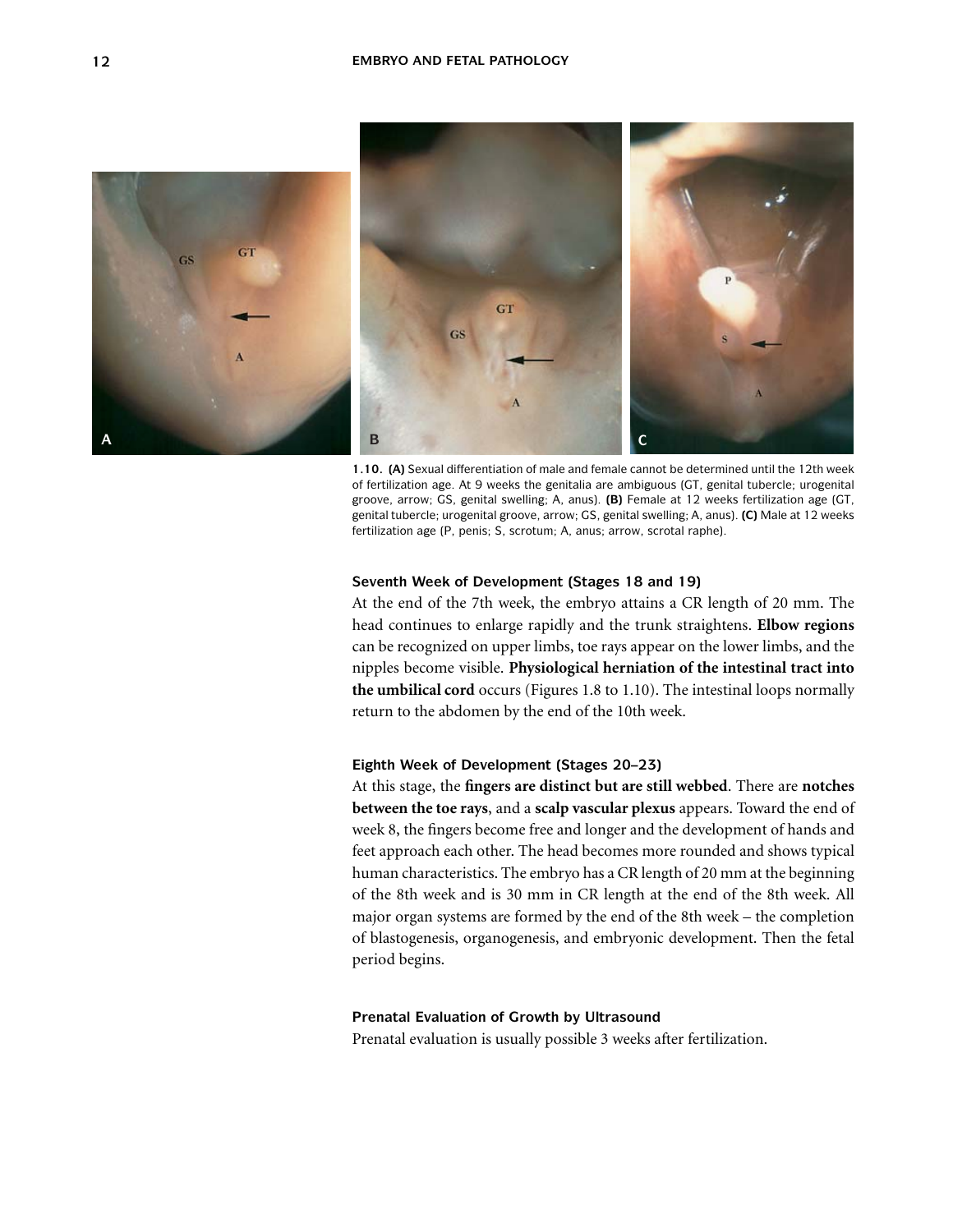Embryonic development and growth start with fertilization and progress through 4 weeks, blastogenesis (postconception days 0–28), and organogenesis (days 29–56). In humans, fusion of the eyelids (days 56–60) is regarded as an arbitrary end of the embryonic period.

Evaluation by ultrasound is dated from the first day of the last menstrual period, which is termed "gestational age" (2 weeks longer than embryonic age).

A gestational sac can usually be identified at 5 weeks and is an early indication of an intrauterine pregnancy. Ultrasound evaluation of the embryo reveals the following:

- 1. At 6 weeks, gestational age, embryonic structures and heart activity are almost always visible.
- 2. At 7 weeks, the embryo is 10 mm at a minimum and fetal heart activity should be visible in 100% of viable pregnancies.
- 3. At 8 weeks, fetal structures are visible and the yolk sac is identified as a circular structure measuring 5 mm in diameter. The detection of a yolk sac excludes the diagnosis of a blighted ovum because a viable embryo is necessary for yolk sac development.
- 4. An empty gestational sac with a mean diameter greater than 30 mm with no visible embryonic structures means that a nonviable pregnancy (blighted ovum) exists.
- 5. At 9–11 weeks, progressive ossification occurs with major centers in the calvaria and ilium.

The CR length is measured from the outer edge of the cephalic pole to the outer edge of the fetal rump. This measurement predicts the gestational age with an error of  $\pm 3$  days (90% confidence limits) after 7–10 weeks. The error increases to  $\pm$ 5 days between 10 and 14 weeks of gestation. Fetal flexion may decrease maximal CR length by 5%.

The cephalic index is the ratio of the biparietal diameter (BPD) divided by the occipital frontal diameter. A normal ratio is 0.75 to 0.85. After 20 weeks of gestation, the BPD is less reliable for gestational dating because of changes in shape, growth disturbances, and individual variation.

The femur can be measured as early as 10 weeks gestational age.

Fetal BPD and femur length for gestational age dating have a confidence interval of  $\pm 1$  week from 12 to 22 weeks,  $\pm 2$  weeks from 22 to 32 weeks, and  $\pm$ 3 weeks from 32 to 41 weeks.

Small for gestational age (SGA) is defined as a birth weight less than the 10th centile. Therefore, the SGA group includes most normal but small infants. Large for gestational age (LGA) is defined as birth weight greater than the 90th centile. This LGA group also includes normal but large infants.

## **Examination of Products of Conception**

Fetal weight can be estimated by ultrasound with established charts comparing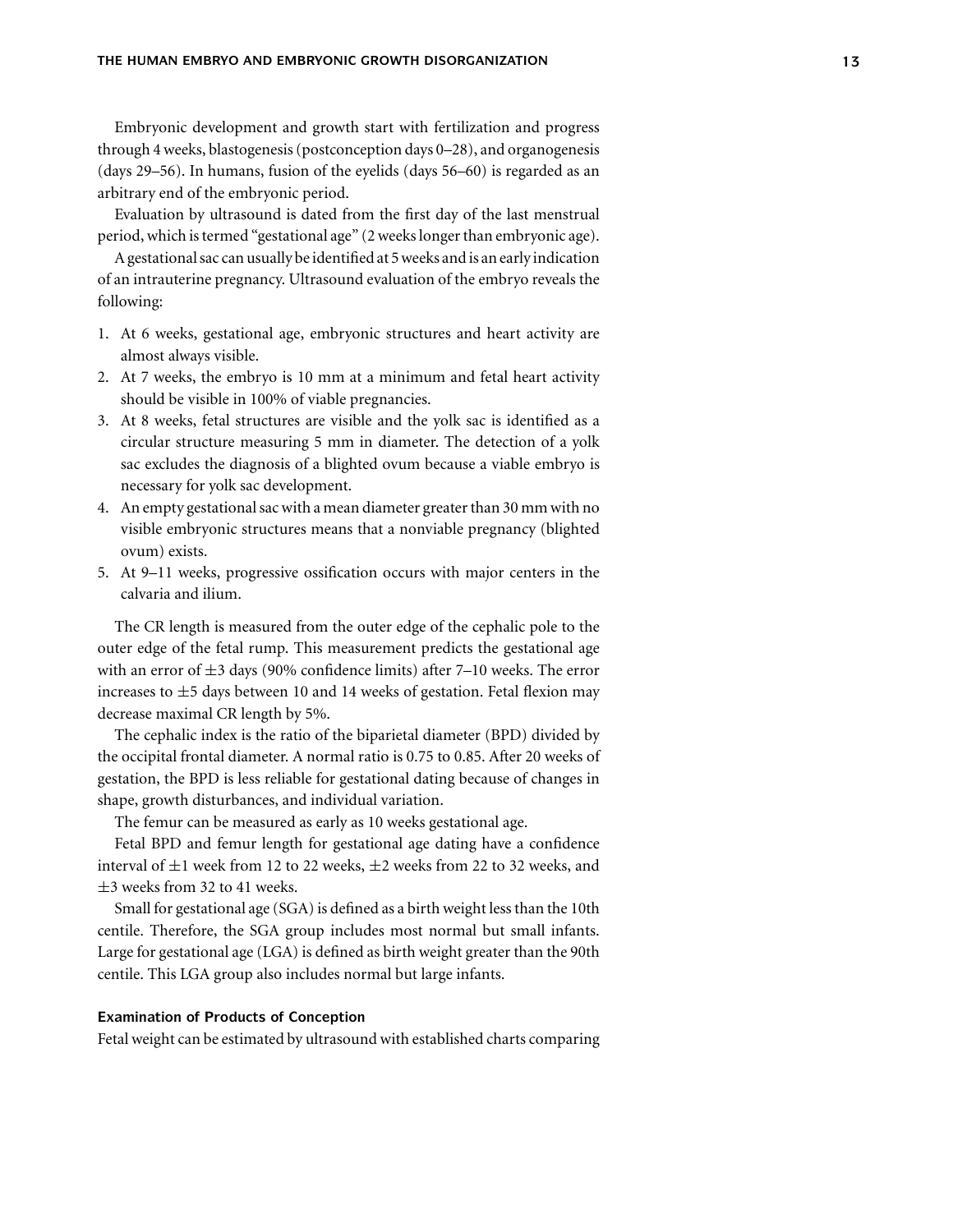

**1.11.** Illustration of **(A)** normal and **(B)** abnormal villi.

the BPD and abdominal circumference (AC). The BPD exceeds the AC until 38 weeks of gestation, when they become equal. The AC then exceeds the BPD.

Adequate examination and evaluation of products of conception can yield important information that may benefit future pregnancies. The fate of the fertilized ova can be quite grim within the embryonic period; about 16% of those exposed to sperm fail to divide either because they are not penetrated by sperm or because the meiotic mechanism is not functioning. Another 15% fail to implant. Grossly abnormal embryos (27%) are spontaneously aborted at previllous stages with another 20% estimated to die after the first missed period for a total loss rate of 70–80%. Abortion is defined as the premature expulsion or removal of the conceptus from the uterus before it is able to sustain life on its own. Clinically, the term takes on many definitions, such as threatened abortion, incomplete abortion, missed abortion, recurrent abortion, and induced/therapeutic abortion. Early spontaneous abortion occurs in the embryonic period up to the end of the 8th developmental week.The embryonic period is from conception to the end of the 8th week, the fetal period from the 9th week to birth. Late spontaneous abortion occurs between the 9th week to the 20th week of development.

Initial examination of the products of conception should begin with assessing the villous component of the gestational sac (Figures 1.11 to 1.13). Normal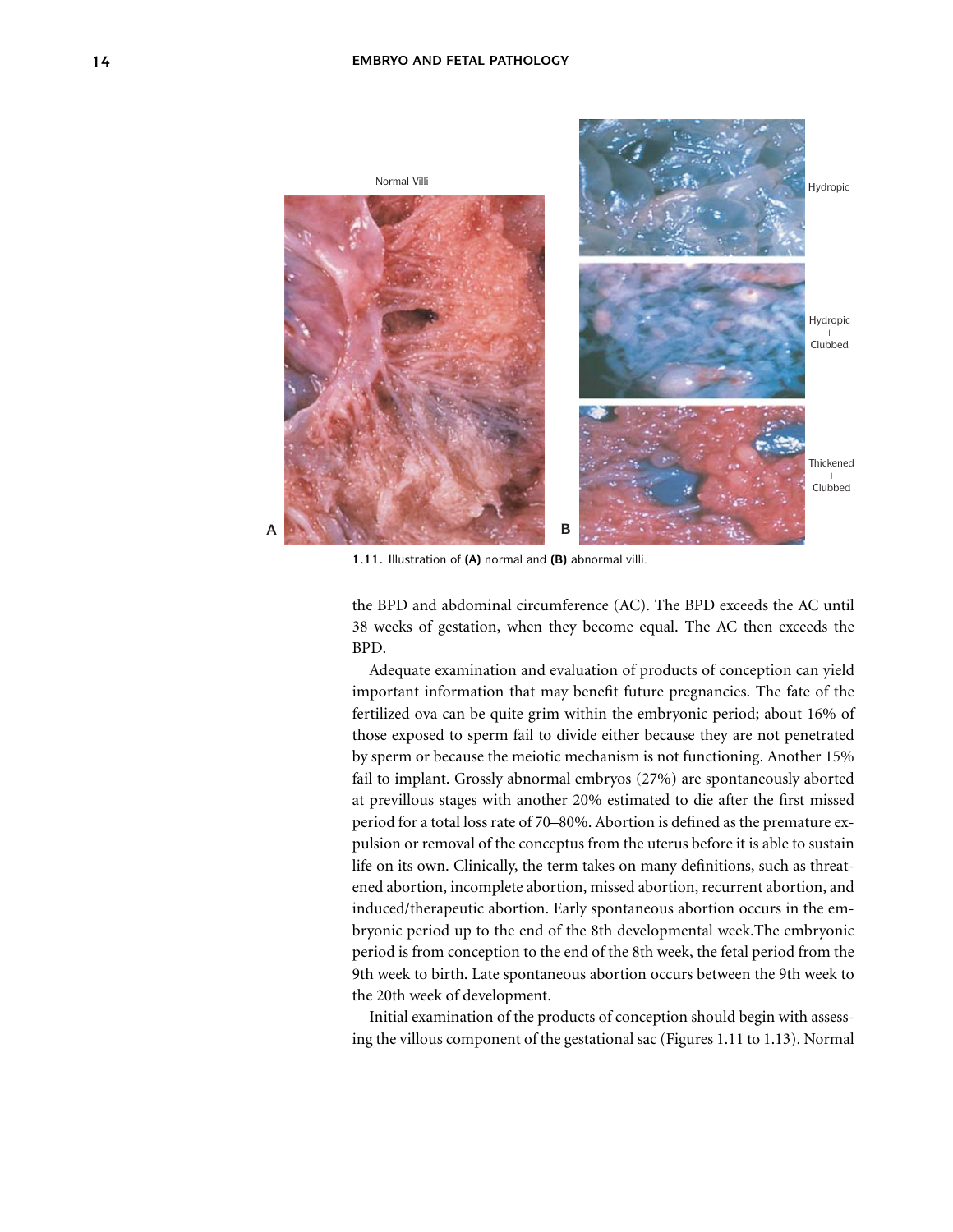

**1.12. (A)** Example of a complete specimen. The chorionic sac has been ruptured but the amniotic sac and embryo are still intact. **(B)** Cross-section of a complete specimen showing artifactual separation of the embryo from the umbilical cord (yellow arrow) secondary to maceration. The embryo is also fragmented (black arrows  $=$  limbs, white arrow  $=$  malformed head with retinal pigment). This embryo is a GD IV. **(C)** A complete specimen showing a macerated embryo (yellow arrow  $=$  head with retinal pigment, small black arrows  $=$  upper limb). Note the constricted, twisted, cystic (C) umbilical cord. (Large arrow at cord insertion.)

villi are very lush, fine and hairlike, covering the entire surface of the sac. Abnormal villi can appear hydropic, clubbed, and/or thickened and are usually sparse. A complete specimen consists of an intact chorionic sac that may be empty or contain various embryonic or extraembryonic tissues. The diagnosis